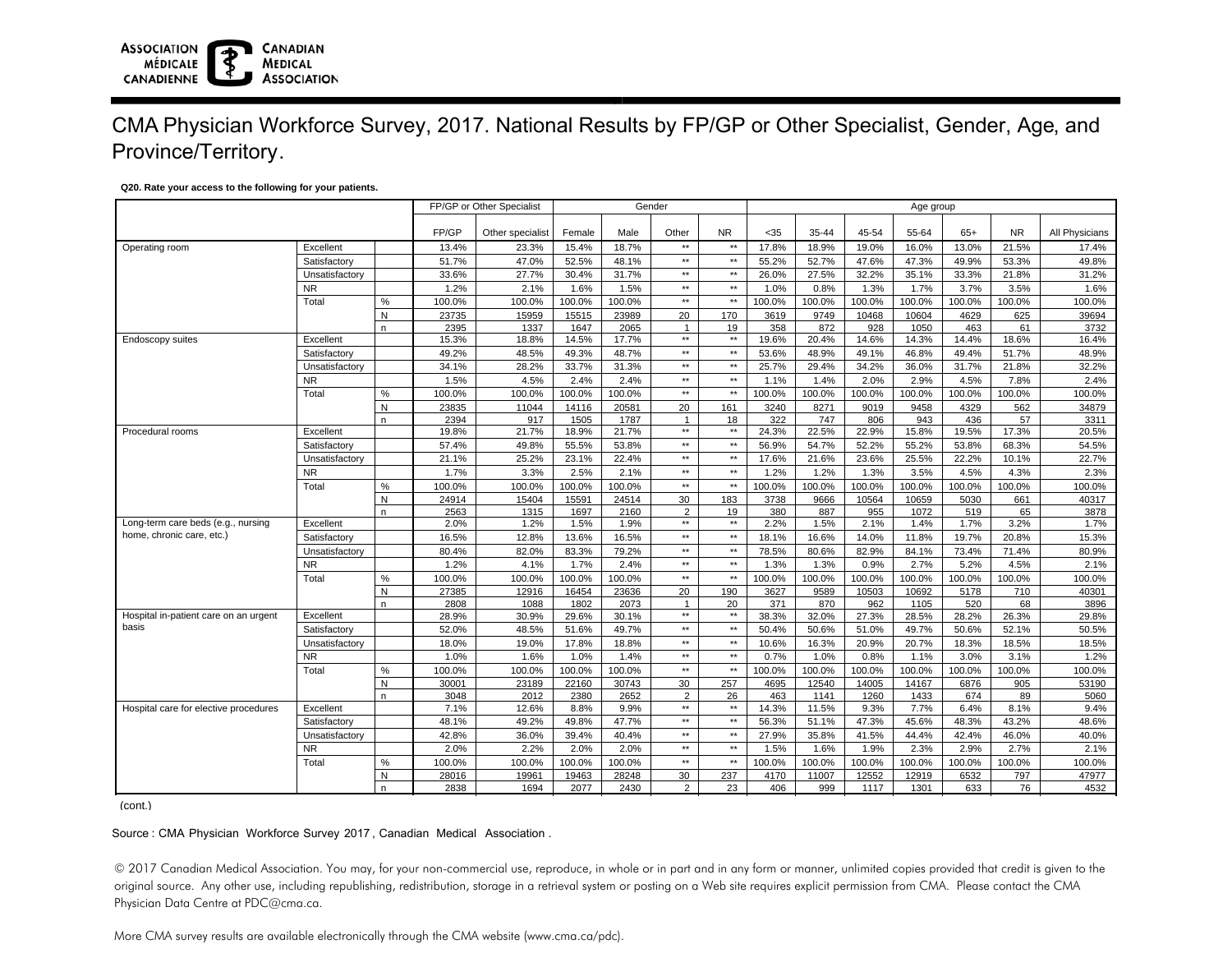#### **ASSOCIATION CANADIAN MÉDICALE MEDICAL ASSOCIATION CANADIENNE**

## CMA Physician Workforce Survey, 2017. National Results by FP/GP or Other Specialist, Gender, Age, and Province/Territory.

### **Q20. Rate your access to the following for your patients.**

|                                                         |                |       |                  | FP/GP or Other Specialist |        |        | Gender    |        | Age group |        |        |        |           |                |        |  |
|---------------------------------------------------------|----------------|-------|------------------|---------------------------|--------|--------|-----------|--------|-----------|--------|--------|--------|-----------|----------------|--------|--|
|                                                         |                | FP/GP | Other specialist | Female                    | Male   | Other  | <b>NR</b> | $<$ 35 | 35-44     | 45-54  | 55-64  | $65+$  | <b>NR</b> | All Physicians |        |  |
| Routine diagnostic services (e.g., lab, x-<br>Excellent |                |       | 44.1%            | 33.8%                     | 39.9%  | 39.4%  | $**$      | $**$   | 47.4%     | 41.2%  | 42.1%  | 35.7%  | 34.5%     | 36.3%          | 39.5%  |  |
| rays, etc.)                                             | Satisfactory   |       | 49.6%            | 57.6%                     | 52.9%  | 53.1%  | $**$      | $**$   | 46.9%     | 52.9%  | 51.4%  | 55.8%  | 55.6%     | 53.1%          | 53.1%  |  |
|                                                         | Unsatisfactory |       | 5.6%             | 7.5%                      | 6.4%   | 6.6%   | $**$      | $**$   | 5.1%      | 5.2%   | 5.8%   | 7.4%   | 8.9%      | 6.8%           | 6.5%   |  |
|                                                         | <b>NR</b>      |       | 0.7%             | 1.2%                      | 0.8%   | 0.9%   | $**$      | $**$   | 0.7%      | 0.7%   | 0.7%   | 1.1%   | 1.1%      | 3.8%           | 0.9%   |  |
|                                                         | Total          | %     | 100.0%           | 100.0%                    | 100.0% | 100.0% | $**$      | $**$   | 100.0%    | 100.0% | 100.0% | 100.0% | 100.0%    | 100.0%         | 100.0% |  |
|                                                         |                | N     | 33073            | 26744                     | 24693  | 34830  | 30        | 265    | 5188      | 14084  | 15321  | 15925  | 8335      | 965            | 59817  |  |
|                                                         |                | n.    | 3381             | 2338                      | 2662   | 3028   | 2         | 27     | 518       | 1287   | 1382   | 1609   | 829       | 94             | 5719   |  |
| Advanced diagnostic services (e.g.,                     | Excellent      |       | 10.8%            | 16.7%                     | 11.7%  | 14.6%  | $**$      | $**$   | 14.0%     | 17.3%  | 13.7%  | 10.9%  | 11.2%     | 10.5%          | 13.4%  |  |
| MRI, CT, etc.)                                          | Satisfactory   |       | 42.8%            | 49.4%                     | 47.7%  | 44.3%  | $**$      | $**$   | 53.9%     | 49.4%  | 46.7%  | 41.8%  | 39.7%     | 47.0%          | 45.7%  |  |
|                                                         | Unsatisfactory |       | 45.6%            | 32.8%                     | 39.7%  | 40.1%  | $**$      | $**$   | 31.5%     | 32.3%  | 39.1%  | 46.2%  | 47.8%     | 40.2%          | 39.9%  |  |
|                                                         | <b>NR</b>      |       | 0.8%             | 1.1%                      | 0.8%   | 1.0%   | $**$      | $**$   | 0.7%      | 1.0%   | 0.5%   | 1.1%   | 1.4%      | 2.3%           | 0.9%   |  |
|                                                         | Total          | %     | 100.0%           | 100.0%                    | 100.0% | 100.0% | $**$      | $**$   | 100.0%    | 100.0% | 100.0% | 100.0% | 100.0%    | 100.0%         | 100.0% |  |
|                                                         |                | N     | 32840            | 26243                     | 24432  | 34357  | 30        | 265    | 5151      | 13866  | 15329  | 15665  | 8119      | 954            | 59084  |  |
|                                                         |                | n.    | 3350             | 2289                      | 2624   | 2986   | 2         | 27     | 513       | 1265   | 1379   | 1584   | 805       | 93             | 5639   |  |
| Home care                                               | Excellent      |       | 10.5%            | 5.7%                      | 7.5%   | 9.7%   | $**$      | $**$   | 11.7%     | 9.1%   | 7.5%   | 9.1%   | 7.8%      | 11.1%          | 8.8%   |  |
|                                                         | Satisfactory   |       | 49.5%            | 48.5%                     | 46.0%  | 51.4%  | $**$      | $**$   | 51.6%     | 49.8%  | 50.8%  | 46.7%  | 49.4%     | 36.1%          | 49.1%  |  |
|                                                         | Unsatisfactory |       | 39.0%            | 43.7%                     | 45.3%  | 37.4%  | $**$      | $**$   | 35.9%     | 40.0%  | 41.0%  | 42.7%  | 39.6%     | 49.6%          | 40.7%  |  |
|                                                         | <b>NR</b>      |       | 1.0%             | 2.1%                      | 1.2%   | 1.5%   | $**$      | $**$   | 0.8%      | 1.2%   | 0.7%   | 1.6%   | 3.2%      | 3.2%           | 1.4%   |  |
|                                                         | Total          | ℅     | 100.0%           | 100.0%                    | 100.0% | 100.0% | $**$      | $**$   | 100.0%    | 100.0% | 100.0% | 100.0% | 100.0%    | 100.0%         | 100.0% |  |
|                                                         |                | N     | 30339            | 17249                     | 19767  | 27580  | 30        | 211    | 4183      | 11335  | 12637  | 12431  | 6119      | 883            | 47587  |  |
|                                                         |                | n.    | 3107             | 1506                      | 2165   | 2424   | 2         | 22     | 430       | 1046   | 1147   | 1287   | 618       | 85             | 4613   |  |
| Palliative care                                         | Excellent      |       | 27.0%            | 19.5%                     | 25.0%  | 24.4%  | $**$      | $**$   | 25.4%     | 21.5%  | 26.1%  | 26.3%  | 22.4%     | 26.6%          | 24.5%  |  |
|                                                         | Satisfactory   |       | 54.7%            | 51.2%                     | 53.3%  | 53.7%  | $**$      | $**$   | 53.0%     | 53.3%  | 51.4%  | 54.6%  | 58.6%     | 41.3%          | 53.6%  |  |
|                                                         | Unsatisfactory |       | 17.1%            | 26.3%                     | 20.4%  | 20.0%  | $**$      | $**$   | 20.5%     | 23.9%  | 21.8%  | 17.0%  | 15.2%     | 27.8%          | 20.2%  |  |
|                                                         | <b>NR</b>      |       | 1.1%             | 3.0%                      | 1.3%   | 1.9%   | $**$      | $**$   | 1.1%      | 1.3%   | 0.7%   | 2.1%   | 3.8%      | 4.3%           | 1.7%   |  |
|                                                         | Total          | %     | 100.0%           | 100.0%                    | 100.0% | 100.0% | $**$      | $**$   | 100.0%    | 100.0% | 100.0% | 100.0% | 100.0%    | 100.0%         | 100.0% |  |
|                                                         |                | N     | 29721            | 14689                     | 18199  | 25986  | 30        | 196    | 3883      | 10532  | 11745  | 11592  | 5834      | 824            | 44410  |  |
|                                                         |                | n     | 3041             | 1257                      | 1998   | 2277   | 2         | 21     | 405       | 958    | 1071   | 1198   | 589       | 77             | 4298   |  |

Notes:

Includes only those who provide patient care.

Excludes those who indicated "Not applicable".

Excludes those who abandoned the survey prior to this question.

NR=No Response.

The responding sample (size: n) has been weighted to represent the population (size: N).

\*\*Responses suppressed when column 'n' is less than 30.

Source : CMA Physician Workforce Survey 2017, Canadian Medical Association .

© 2017 Canadian Medical Association. You may, for your non-commercial use, reproduce, in whole or in part and in any form or manner, unlimited copies provided that credit is given to the original source. Any other use, including republishing, redistribution, storage in a retrieval system or posting on a Web site requires explicit permission from CMA. Please contact the CMA Physician Data Centre at PDC@cma.ca.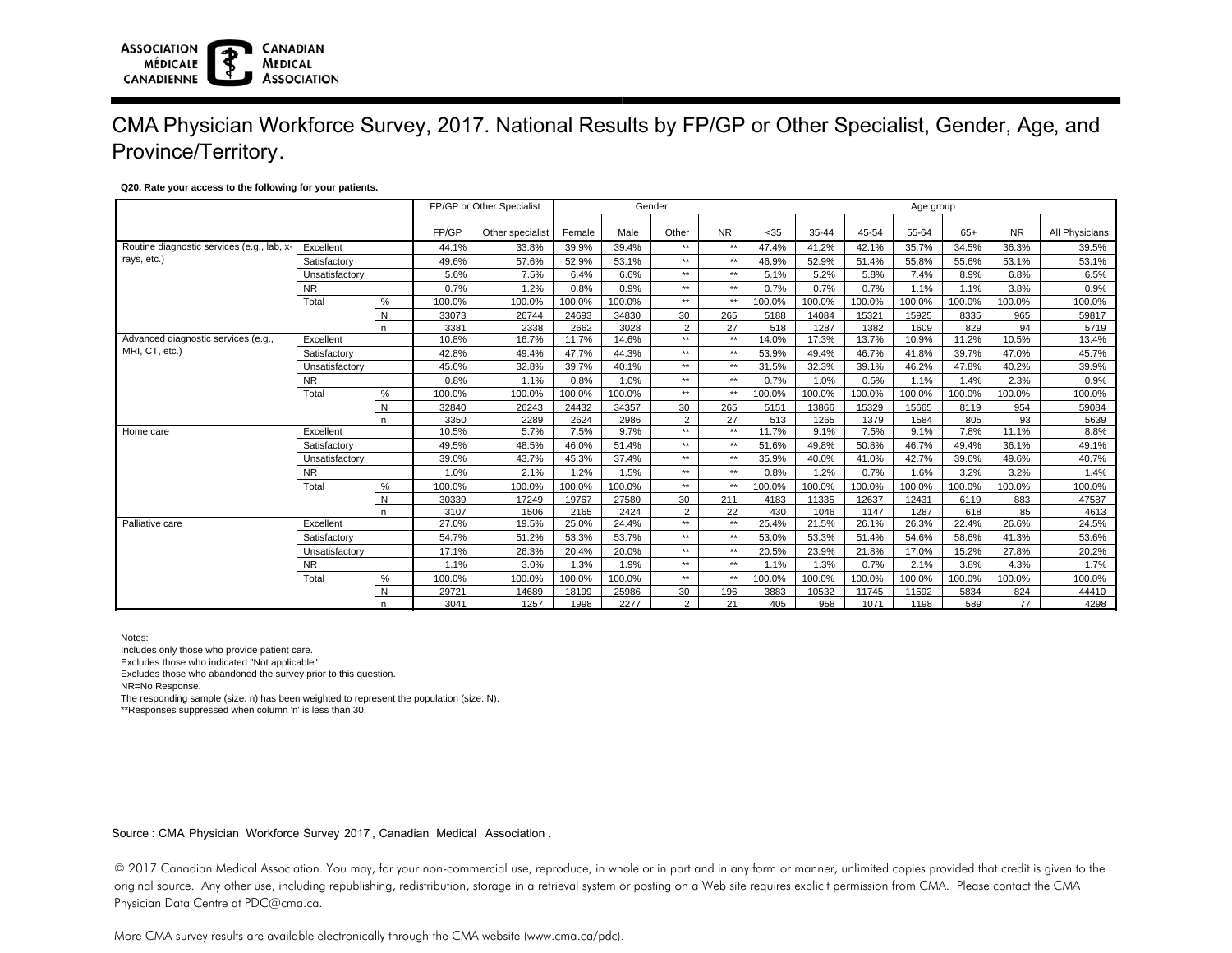#### **ASSOCIATION CANADIAN MÉDICALE MEDICAL ASSOCIATION CANADIENNE**

## CMA Physician Workforce Survey, 2017. National Results by FP/GP or Other Specialist, Gender, Age, and Province/Territory.

### **Q20. Rate your access to the following for your patients.**

|                                             |                |              | Province or territory |        |                        |           |        |        |           |                 |              |           |                 |        |
|---------------------------------------------|----------------|--------------|-----------------------|--------|------------------------|-----------|--------|--------|-----------|-----------------|--------------|-----------|-----------------|--------|
|                                             |                |              | <b>BC</b>             | AB     | $\overline{\text{SK}}$ | <b>MB</b> | ON     | QC     | <b>NB</b> | $\overline{NS}$ | PE           | <b>NL</b> | NT/YT/NU        | Canada |
| Operating room                              | Excellent      |              | 9.9%                  | 15.9%  | 20.8%                  | 21.8%     | 18.3%  | 20.3%  | 14.8%     | 15.9%           | $\star\star$ | 20.2%     | $\star\star$    | 17.4%  |
|                                             | Satisfactory   |              | 45.0%                 | 48.4%  | 53.8%                  | 49.7%     | 50.4%  | 50.6%  | 52.5%     | 50.2%           | $\star\star$ | 65.5%     | $^{\star\star}$ | 49.8%  |
|                                             | Unsatisfactory |              | 43.7%                 | 34.3%  | 22.9%                  | 26.1%     | 29.6%  | 27.5%  | 31.9%     | 33.1%           | $\star\star$ | 12.9%     | $\star\star$    | 31.2%  |
|                                             | <b>NR</b>      |              | 1.4%                  | 1.3%   | 2.5%                   | 2.3%      | 1.7%   | 1.6%   | 0.8%      | 0.8%            | $**$         | 1.4%      | $***$           | 1.6%   |
|                                             | Total          | $\%$         | 100.0%                | 100.0% | 100.0%                 | 100.0%    | 100.0% | 100.0% | 100.0%    | 100.0%          | $\star\star$ | 100.0%    | $\star\star$    | 100.0% |
|                                             |                | $\mathsf{N}$ | 5974                  | 4967   | 992                    | 1362      | 13355  | 10133  | 886       | 1045            | 133          | 718       | 129             | 39694  |
|                                             |                | n.           | 661                   | 622    | 122                    | 179       | 1289   | 509    | 101       | 140             | 19           | 69        | 21              | 3732   |
| Endoscopy suites                            | Excellent      |              | 8.1%                  | 14.3%  | 20.9%                  | 17.2%     | 21.2%  | 16.7%  | 10.2%     | 7.5%            | $\star\star$ | 10.9%     | $***$           | 16.4%  |
|                                             | Satisfactory   |              | 42.8%                 | 42.3%  | 49.3%                  | 47.7%     | 54.8%  | 46.8%  | 54.0%     | 40.1%           | $\star\star$ | 74.3%     | $\star\star$    | 48.9%  |
|                                             | Unsatisfactory |              | 46.9%                 | 41.8%  | 22.0%                  | 31.1%     | 21.3%  | 34.4%  | 33.9%     | 51.5%           | $\star\star$ | 10.7%     | $***$           | 32.2%  |
|                                             | <b>NR</b>      |              | 2.1%                  | 1.6%   | 7.8%                   | 4.0%      | 2.7%   | 2.1%   | 1.9%      | 0.9%            | $\star\star$ | 4.1%      | $***$           | 2.4%   |
|                                             | Total          | $\%$         | 100.0%                | 100.0% | 100.0%                 | 100.0%    | 100.0% | 100.0% | 100.0%    | 100.0%          | $\star\star$ | 100.0%    | $\star\star$    | 100.0% |
|                                             |                | N            | 5110                  | 4444   | 842                    | 1164      | 11741  | 8991   | 769       | 932             | 121          | 647       | 116             | 34879  |
|                                             |                | n.           | 581                   | 559    | 102                    | 152       | 1142   | 458    | 90        | 128             | 17           | 63        | 19              | 3311   |
| Procedural rooms                            | Excellent      |              | 13.5%                 | 27.2%  | 30.0%                  | 30.7%     | 20.7%  | 17.3%  | 12.9%     | 26.4%           | $\star\star$ | 22.0%     | $\star\star$    | 20.5%  |
|                                             | Satisfactory   |              | 57.9%                 | 50.9%  | 53.4%                  | 50.5%     | 55.3%  | 52.9%  | 62.3%     | 53.2%           | $\star\star$ | 63.4%     | $***$           | 54.5%  |
|                                             | Unsatisfactory |              | 27.0%                 | 20.3%  | 12.9%                  | 17.3%     | 21.7%  | 26.5%  | 21.7%     | 19.8%           | $\star\star$ | 13.4%     | $***$           | 22.7%  |
|                                             | <b>NR</b>      |              | 1.7%                  | 1.6%   | 3.7%                   | 1.6%      | 2.3%   | 3.3%   | 3.1%      | 0.6%            | $\star\star$ | 1.3%      | $\star\star$    | 2.3%   |
|                                             | Total          | %            | 100.0%                | 100.0% | 100.0%                 | 100.0%    | 100.0% | 100.0% | 100.0%    | 100.0%          | $\star\star$ | 100.0%    | $\star\star$    | 100.0% |
|                                             |                | N            | 6156                  | 5476   | 1214                   | 1490      | 13641  | 9079   | 907       | 1291            | 158          | 770       | 135             | 40317  |
|                                             |                | n            | 687                   | 686    | 149                    | 193       | 1313   | 456    | 104       | 170             | 23           | 75        | 22              | 3878   |
| Long-term care beds (e.g., nursing home,    | Excellent      |              | 0.6%                  | 1.3%   | 3.8%                   | 4.4%      | 0.7%   | 3.2%   | 1.8%      | 0.8%            | $\star\star$ | 7.4%      | $***$           | 1.7%   |
| chronic care, etc.)                         | Satisfactory   |              | 16.1%                 | 17.6%  | 28.2%                  | 16.5%     | 10.0%  | 20.6%  | 14.1%     | 11.5%           | $\star\star$ | 13.3%     | $\star\star$    | 15.3%  |
|                                             | Unsatisfactory |              | 81.8%                 | 79.8%  | 66.1%                  | 77.3%     | 87.3%  | 73.1%  | 81.5%     | 85.9%           | $\star\star$ | 76.6%     | $^{\star\star}$ | 80.9%  |
|                                             | <b>NR</b>      |              | 1.5%                  | 1.3%   | 1.9%                   | 1.7%      | 2.0%   | 3.1%   | 2.6%      | 1.8%            | $\star\star$ | 2.7%      | $***$           | 2.1%   |
|                                             | Total          | $\%$         | 100.0%                | 100.0% | 100.0%                 | 100.0%    | 100.0% | 100.0% | 100.0%    | 100.0%          | $\star\star$ | 100.0%    | $\star\star$    | 100.0% |
|                                             |                | $\mathsf{N}$ | 6291                  | 4952   | 1160                   | 1376      | 14045  | 9262   | 977       | 1203            | 161          | 758       | 116             | 40301  |
|                                             |                | n.           | 710                   | 630    | 143                    | 178       | 1379   | 466    | 111       | 165             | 22           | 73        | 19              | 3896   |
| Hospital in-patient care on an urgent basis | Excellent      |              | 29.3%                 | 27.8%  | 32.8%                  | 27.3%     | 24.4%  | 38.5%  | 30.9%     | 30.5%           | $\star\star$ | 29.2%     | $\star\star$    | 29.8%  |
|                                             | Satisfactory   |              | 48.9%                 | 51.7%  | 54.5%                  | 54.2%     | 50.6%  | 48.6%  | 54.2%     | 52.4%           | $\star\star$ | 58.1%     | $^{\star\star}$ | 50.5%  |
|                                             | Unsatisfactory |              | 20.8%                 | 19.5%  | 11.9%                  | 16.5%     | 23.5%  | 11.6%  | 14.9%     | 16.0%           | $\star\star$ | 11.6%     | $***$           | 18.5%  |
|                                             | <b>NR</b>      |              | 0.9%                  | 1.0%   | 0.8%                   | 1.9%      | 1.6%   | 1.3%   | 0.0%      | 1.1%            | $\star\star$ | 1.0%      | $\star\star$    | 1.2%   |
|                                             | Total          | $\%$         | 100.0%                | 100.0% | 100.0%                 | 100.0%    | 100.0% | 100.0% | 100.0%    | 100.0%          | $\star\star$ | 100.0%    | $\star\star$    | 100.0% |
|                                             |                | N            | 8186                  | 6643   | 1462                   | 1805      | 18128  | 12894  | 1218      | 1588            | 190          | 941       | 135             | 53190  |
|                                             |                | n.           | 903                   | 839    | 183                    | 245       | 1761   | 645    | 138       | 206             | 27           | 91        | 22              | 5060   |
| Hospital care for elective procedures       | Excellent      |              | 5.6%                  | 7.6%   | 17.4%                  | 14.1%     | 7.6%   | 12.6%  | 11.0%     | 11.9%           | $\star\star$ | 12.1%     | $\star\star$    | 9.4%   |
|                                             | Satisfactory   |              | 44.2%                 | 46.2%  | 52.1%                  | 43.3%     | 48.5%  | 52.8%  | 44.5%     | 46.0%           | $\star\star$ | 48.9%     | $***$           | 48.6%  |
|                                             | Unsatisfactory |              | 48.0%                 | 44.3%  | 29.1%                  | 38.6%     | 41.8%  | 32.3%  | 44.5%     | 41.0%           | $\star\star$ | 37.8%     | $***$           | 40.0%  |
|                                             | <b>NR</b>      |              | 2.2%                  | 1.8%   | 1.3%                   | 4.0%      | 2.1%   | 2.2%   | 0.0%      | 1.2%            | $**$         | 1.2%      | $**$            | 2.1%   |
| (cont.)                                     |                |              |                       |        |                        |           |        |        |           |                 |              |           |                 |        |

Source : CMA Physician Workforce Survey 2017, Canadian Medical Association .

© 2017 Canadian Medical Association. You may, for your non-commercial use, reproduce, in whole or in part and in any form or manner, unlimited copies provided that credit is given to the original source. Any other use, including republishing, redistribution, storage in a retrieval system or posting on a Web site requires explicit permission from CMA. Please contact the CMA Physician Data Centre at PDC@cma.ca.